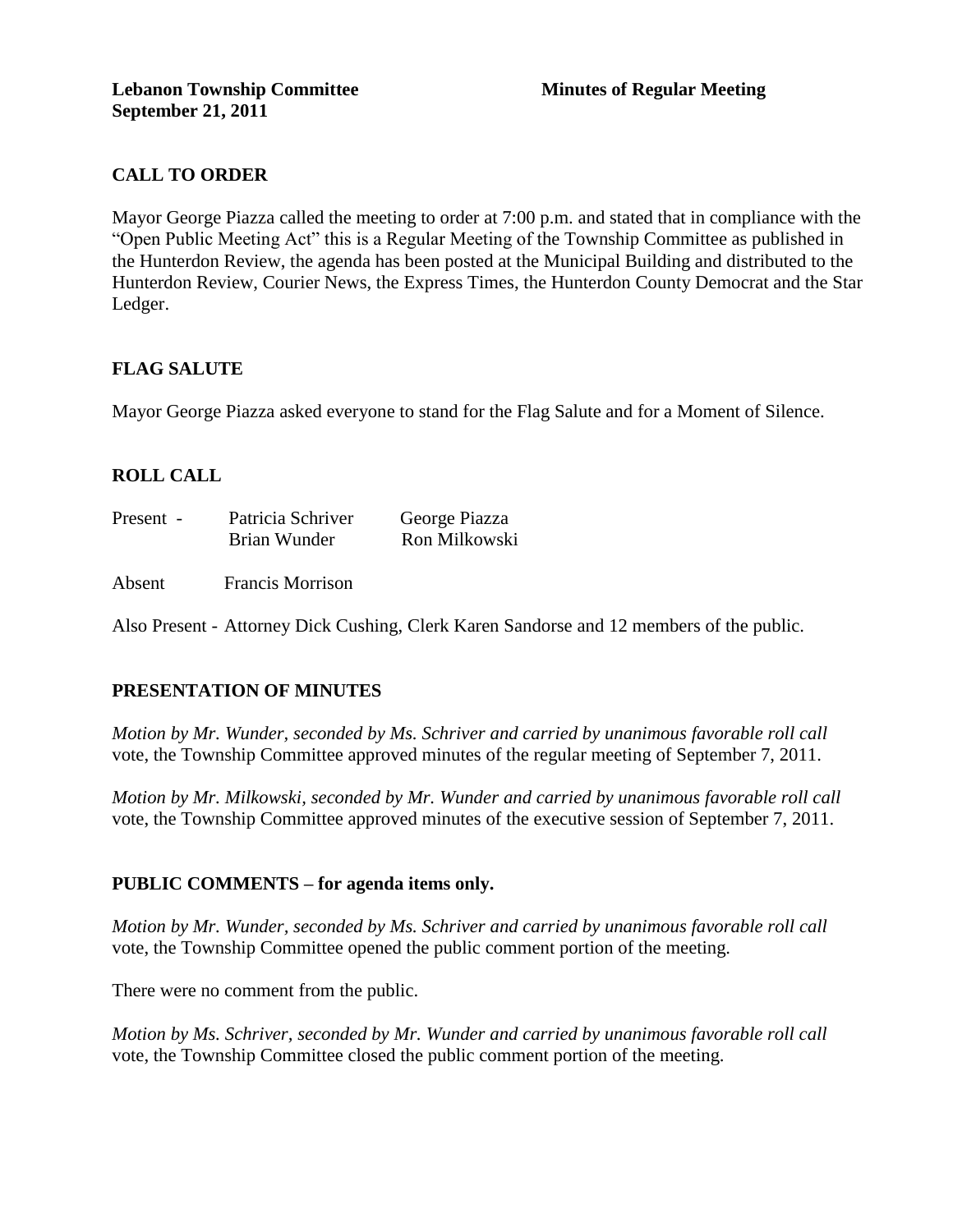LTCM 09/21/2011 Page 2 of 8

#### **RESOLUTIONS**

#### **Resolution No. 69-2011– Authorizing a Payment for the Purchase of Paving Materials**

*Motion by Ms. Schriver, seconded by Mr. Wunder and carried by unanimous favorable roll call*  vote, the Township Committee approved Resolution No. 69-2011.

> RESOLUTION NO. 69-2011 TOWNSHIP OF LEBANON COUNTY OF HUNTERDON STATE OF NEW JERSEY

## RESOLUTION AUTHORIZING A PAYMENT FOR THE PURCHASE OF SURFACE TREATMENT SERVICES FOR THE TOWNSHIP FROM TRAP ROCK INDUSTRIES, INC. THROUGH THE COUNTY OF HUNTERDON COOPERATIVE PRICING SYSTEM

WHEREAS, the Township of Lebanon is a member of the County of Hunterdon Cooperative Pricing System (the "Cooperative"), as defined and regulated by N.J.A.C. 5:34-7; and,

WHEREAS, the Township of Lebanon was in need of surface treatment program services and/or materials (the "Project") and therefore submitted to the County of Hunterdon an estimated quantity of such that it required so the County of Hunterdon, in accordance with the Cooperative, could advertise for bids on behalf of the Cooperative for such paving services and/or materials; and,

WHEREAS, pursuant to N.J.A.C. 5:34-7.11, prior to entering into the contract the Township passed Resolution No. 53-2011, on July 6, 2011, awarding a contract to the successful bidder; and,

WHEREAS, the Township of Lebanon entered into a contract with Trap Rock Industries, Inc. for the purchase and/or surface treatment services and/or materials it required based on the estimated quantities it submitted to the County of Hunterdon, in an amount of Forty Thousand Dollars (\$40,000.00); and

WHEREAS, when the project was completed, the actual cost for surface treatment services and/or materials was Forty Thousand Seven Hundred Two Dollars and Thirty Five Cents (\$40,702.35).

NOW, THEREFORE, BE IT RESOLVED by the Township Committee of the Township of Lebanon, County of Hunterdon, State of New Jersey that the Township hereby authorizes a payment to Trap Rock Industries in the amount of Forty Thousand Seven Hundred Two Dollars and Thirty Five Cents (\$40,702.35) for the surface treatment program.

## **Resolution No. 70-2011- SAGE –Grant Application – Overlay of Pleasant Grove Road**

*Motion by Ms. Schriver, seconded by Mr. Wunder and carried by unanimous favorable roll call*  vote, the Township Committee approved Resolution No. 70-2011 as written below.

> Township of Lebanon Resolution No. 70-2011

Resolution: Approval to submit a grant application and execute a grant contract with the New Jersey Department of Transportation for the **Overlay of Pleasant Grove Road** project.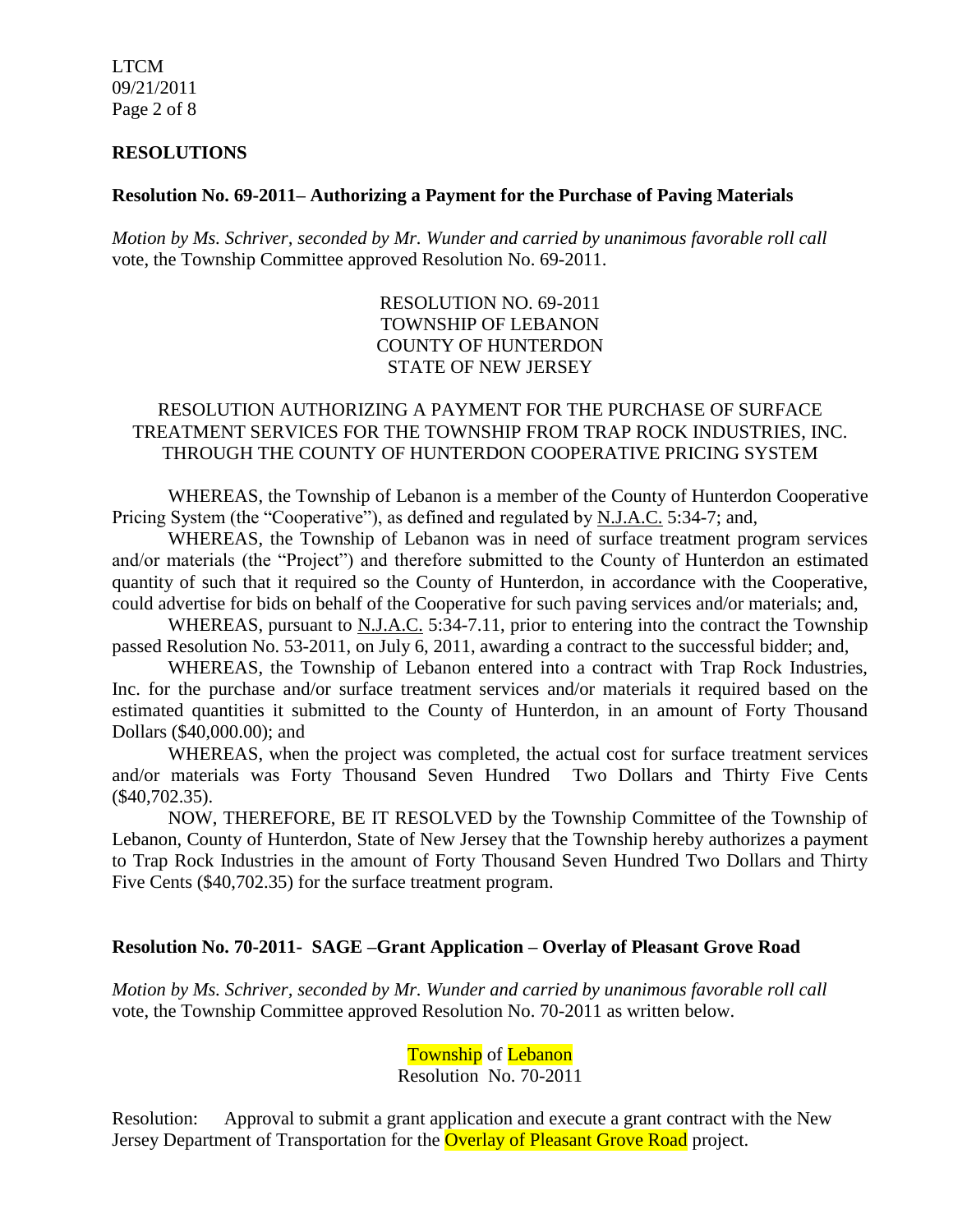LTCM 09/21/2011 Page 3 of 8

NOW, THEREFORE, BE IT RESOLVED that Council of Lebanon formally approves the grant application for the above stated project.

BE IT FURTHER RESOLVED that the Mayor and Clerk are hereby authorized to submit an electronic grant application identified as MA-2012-Lebanon Township-00205 to the New Jersey Department of Transportation on behalf of the Township of Lebanon.

BE IT FURTHER RESOLVED that Mayor and Clerk are hereby authorized to sign the grant agreement on behalf of the Township of Lebanon and that their signature constitutes acceptance of the terms and conditions of the grant agreement and approves the execution of the grant agreement.

## **OLD BUSINESS**

## **Municipal Court of North Hunterdon**

Mr. Wunder stated that the Municipal Court is still negotiating with the landlord for a new lease.

## **NEW BUSINESS**

#### **Award of Bids**

Attorney Cushing provided an overview of the events which led up to the impending awarding of a new bid for the Township DPW Garage Project. Two years ago there were bids let for the construction of the DPW Garage in which there was an initial low bidder. The low bidder did not proceed and ultimately there was an agreement reached with the second lowest bidders, Walter H. Poppe General Contractors, Inc. Apparently there were negotiations for a period of time of the terms of the contract. Mr. Poppe began working however the signed contract was not finalized for a period of time. In the end the contract was finally signed but there were some questions raised about issues relating to certain aspects of the project. The issue of a performance bond was raised and when Mr. Poppe was addressed with the question he indicated that he could not provide a performance bond even though it was a requirement of the bids and the contract he entered into with the Township. There were many representations from Mr. Poppe that he planned to obtain a replacement performance bond however, this did not happen and eventually it was decided that Poppe Contractor's should not be working on the project and should not be further paid without providing the performance bond. On July 11, 2011, Mr. Poppe was sent a certified letter setting forth the history of the matter and indicating that, effective July 20, 2011, the Township Committee will be considering adopting a resolution that would terminate the services of Poppe Construction, effective July 28, 2011. Mr. Poppe indicated on many occasions to municipal officials prior to that time that he would provide the performance bond. On the evening of July 20, 2011 the Township Committee waited for Mr. Poppe to show up at the meeting with the performance bond and he did not. Accordingly, on that date the Township Committee adopted Resolution No.60-2011, entitled; Resolution Terminating Contract for DPW Garage and Salt Shed Building and Authorizing the Letting of New Bids for the DPW Garage and Salt Storage Building. Subsequently, on July 17, 2011 another letter was received from Mr. Poppe's attorney stating that Poppe expects to have the performance bond in hand by August 26, 2011 and will provide a copy to the Township. No bond was forthcoming and the bids were let and scheduled to be awarded this evening. On September 13, 2011, Attorney Cushing received a letter from Mr. Poppe's attorney stating that a new bond agent had been obtained and that a performance bond would be provided and it was also stated that Mr.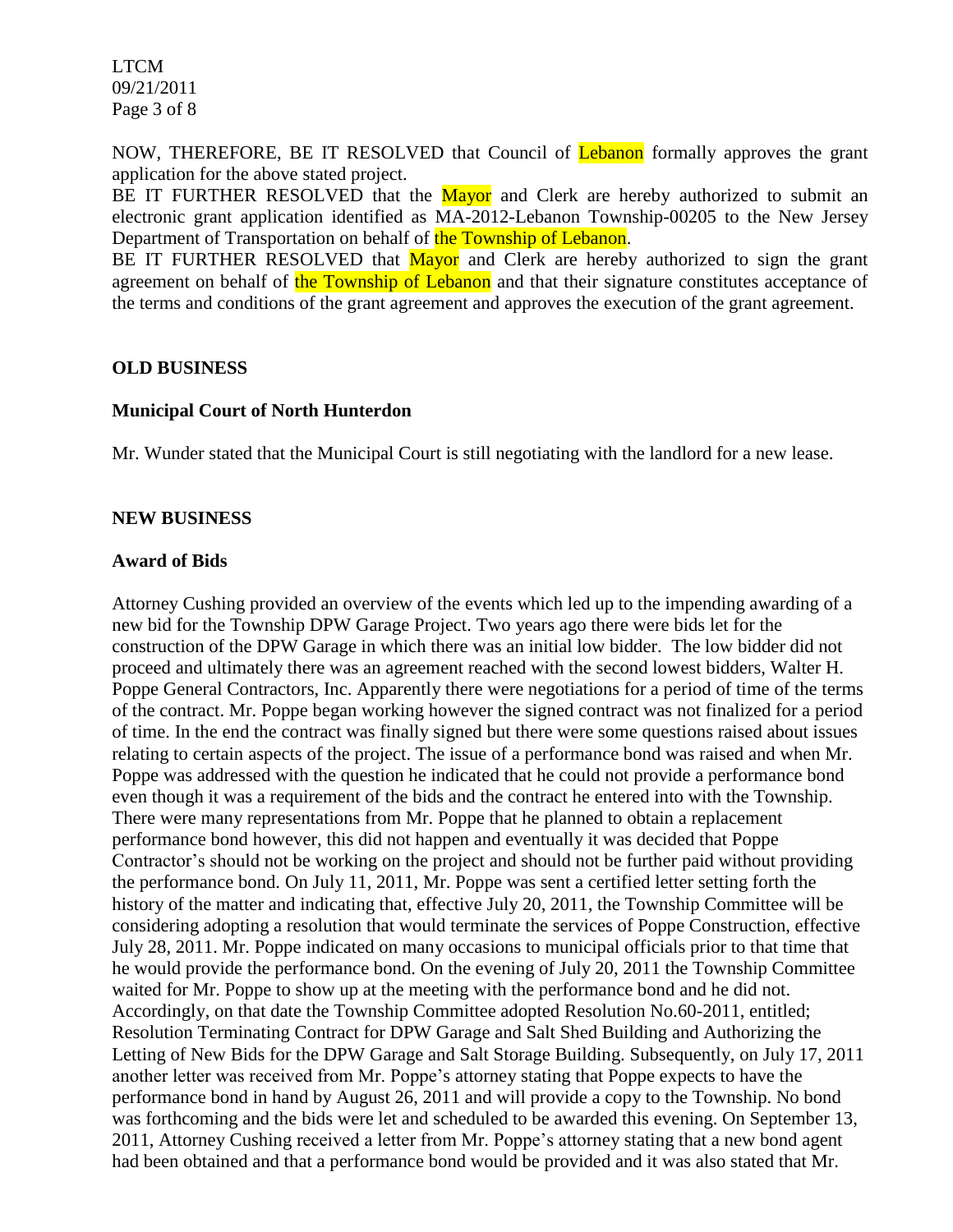LTCM 09/21/2011 Page 4 of 8

Poppe would be bidding on the rebid of the project. Attorney Cushing responded to Mr. Poppe's attorney on September 14, 2011 and made reference to prior correspondence with respect to the reason for the termination and provided nine (9) items that needed to be completed by Mr. Poppe before the Township would even reconsider the reinstatement of him. Included were; a performance bond, all subcontractors have to be in line and ready for work, Mr. Poppe needs to show that he can satisfy the many Mechanics Liens that have been filed, all necessary equipment and supplies must be certified, Mr. Poppe needs to provide information stating that he has the financial ability to complete the project, Mr. Poppe must also address the substantial increase in fees that were incurred by the Township in connection with the rebidding of the project and with Mr. Poppe not providing the bond, liquidated damages need to be dealt with also, certificates of insurance and a revised construction schedule. There has been additional correspondence between the Township Attorney and Mr. Poppe's attorney. Mr. Poppe has taken the position that a performance bond could be supplied and that the bond was issued. Attorney Cushing provided a copy of the September 14, 2011 letter to the agent who was to provide Mr. Poppe with the bond. Attorney Cushing stated that today he spoke to the General Managing Agent for a bonding company that stated that they may be able to provide a bond for the project. The Agent stated that Mr. Poppe met certain financial requirements with the assets that he has. However, a bond could not be issued until Mr. Poppe entered into a contract with the Township and that certain reviews of Mr. Poppe's financial issues are worked out. Mr. Poppe will also have to resolve all of the issues with the individuals who have filed Mechanics Liens. A letter was received at 5:30 p.m. today, via fax at the Township, from Mr. Poppe's attorney stating why the contract of Mr. Poppe should be reinstituted and again stating that the performance bond will be provided. Mr. Poppe's attorney had been notified that the Bond had to be in place tonight or there had a be a binding legal commitment to supply the bond, that the sub-contractors were ready to proceed with the work, that Mr. Poppe had received an agreement with the subcontractors stating that they agree to withdraw or make provisions with the Mechanics Liens which have been filed and to address other issues. Mr. Cushing stated that one issue he raised was evidence of Mr. Poppe's financial status and his financial capability to perform the work on this project. Mr. Poppe's attorney's response was that the Township did not have to be concerned with that as there will be a performance bond in place.

Attorney Cushing stated that he has provided that Township Committee with an analysis from his office of the bids which were submitted for the re-bidding of the project. Attorney Cushing stated that the lowest bidder was Mr. Poppe with a base bid of \$1,900,000.00 and the second lowest bidder was Rochelle with a base bid amount of \$2,080,000.00. Attorney stated that his office determined that the bid bond submitted by Mr. Poppe was not sealed and appears to be a copy of a bid bond that was submitted in 2009 for the original DPW Building project. Attorney Cushing's office contacted that bonding company which was supposed to be providing the bid guarantee in connection with the project and were notified that the bond had expired sixty (60) days from the date of issue in 2009 and they have not issued a bond to Mr. Poppe in 2011. A bid bond is a mandatory, nonwaivable requirement, therefore, Mr. Poppe's bid is not the low bid as it cannot be considered as it does not comply with the law. Attorney Cushing's office has reviewed that Rochelle Contracting bids documents and they are conforming, with the exception of a few minor items which need to be provided. Consequently, Rochelle Contracting is the low bidder and the contract may be awarded to them.

Mayor Piazza stated that during the planning process and deciding on the building that would most suit the Township's needs, everyone felt that Two Million Dollars (\$2,000,000.00) would cover the cost of the building. When two bids came in under that amount the Township was pleased, however,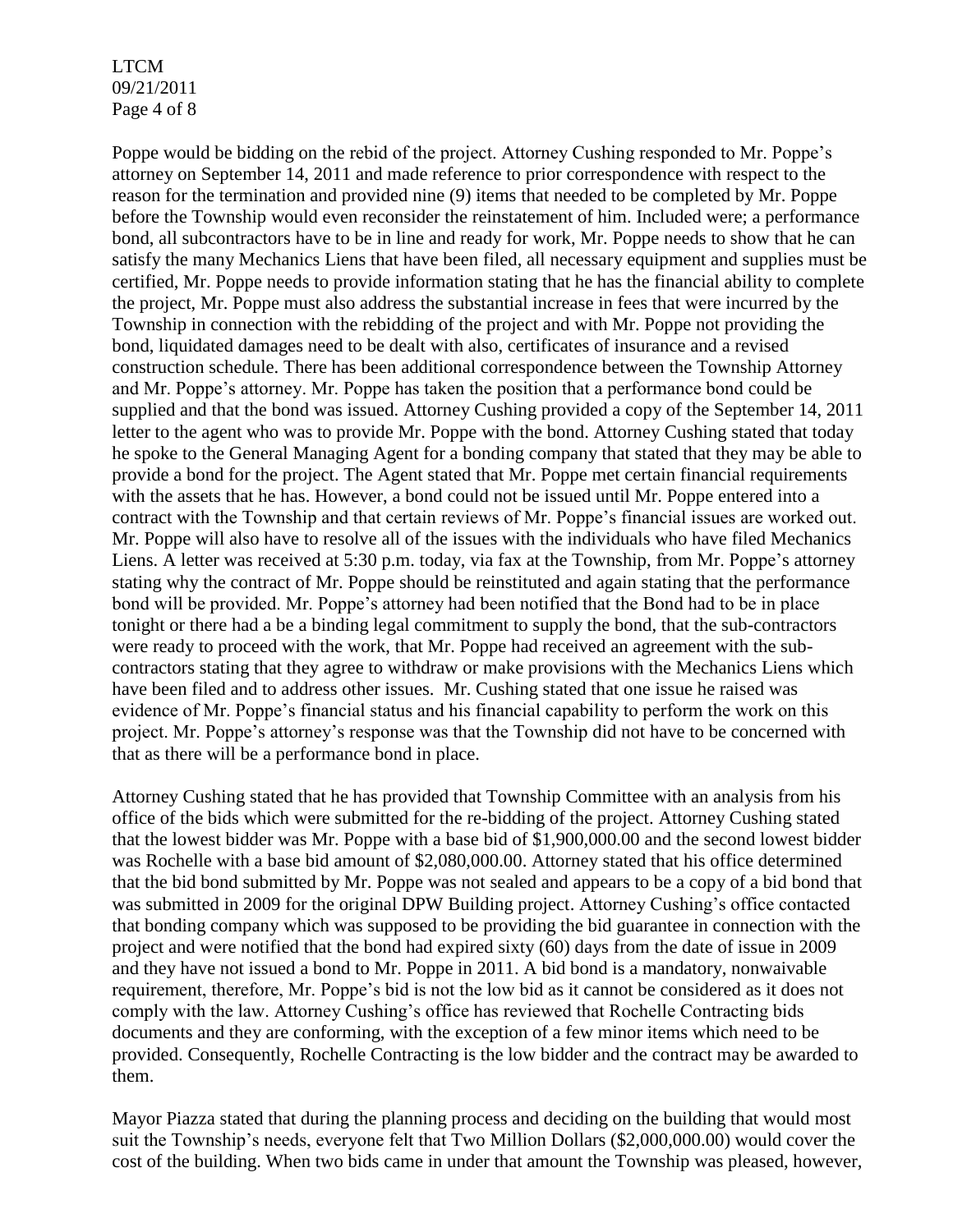LTCM 09/21/2011 Page 5 of 8

it probably was a mistake on the Committee's part. Mayor Piazza stated that if you took away the highest and lowest bid you would most likely have a more realistic picture of the true cost. The price probably would have come to a half of a million dollars if they had done their homework properly. Now the Township is faced with a problem because they kept with the Two Million Dollar (\$2,000,000.00) bond and have a Two Million Three Hundred Thousand Dollar (\$2,300,000.00) project. The Township is faced with not having the funds in place to cover the project.

Mr. Milkowski stated that when the planning meetings took place the sub-committee set a limit on how much money will be spent, which was under Two Million Dollars (\$2,000,000.00). If the alternates were left out, possibly it would have been under Two Million Dollars (\$2,000,000.00). Mr. Milkowski stated that the building would have needed to be scaled back. Mr. Wunder noted that maybe they need to make a change.

Attorney Cushing stated that the Township Committee has 60 days in which to award the bid after the bid opening and with the consent of the bidder that timeframe can be extended, if the Committee chooses to adopt a bond.

CFO Greg Della Pia stated that based on the funds on hand the Township is short One Hundred Sixty Seven Thousand Dollars (\$167,000.00) in order to award the bid without the improvements. The bid cannot be awarded at this meeting. The Township Committee will need to look for any old bonds issued that can be canceled otherwise, the Committee would have to issue another Note in order to cover the difference of the amount that they agreed on.

Mr. Poppe and his Attorney Gina Makoujy entered the meeting. Ms. Makoujy reviewed with the Township Committee and Attorney Cushing the letter she had sent at 5:37 p.m. this evening (as attached).

A lengthy discussion was held on Mr. Poppe's position on the DPW Garage Project matter and the possibility of reinstating the contract between himself and the Township.

In the matter of the Mechanics Liens which have been filed, Ms. Makoujy stated that three of the four lienors have executed Conditional Discharges of Lien. Intermark Building and Design has not.

Mr. Mike Markus from Intermark Building and Design stated that the reason he did not give approval for the Township to use the shop drawings for the building was due to them not being paid for.

Mr. Markus stated that he disagreed with the Conditional Discharges of Lien proposed by Mr. Poppe because his invoice is for Thirty Seven Thousand Six Hundred and One Dollars and Twenty Two Cents (\$37,631.22). Mr. Poppe is stating that it is only Six Thousand Dollars (\$6,000.00) because that is what the Township approved for his invoice. Mr. Markus stated that he felt that it is not his problem that Mr. Poppe did not invoice the Township for the full amount he should have invoiced the Township for the work that had been completed. Mr. Markus stated that in reality to him, Mr. Poppe's contract was terminated and he needed to be paid for the work that he had done. Mr. Markus stated that if Mr. Poppe was reinstated then it may be possible to work it out. Mr. Markus stated that he has been, since February 2010, trying to negotiate a contract with Mr. Poppe with no success. Mr. Markus stated that as far as he was concerned there was no completed negotiation of a contract and he has increased costs that he has incurred as a result of the delays. Mr. Markus stated that he has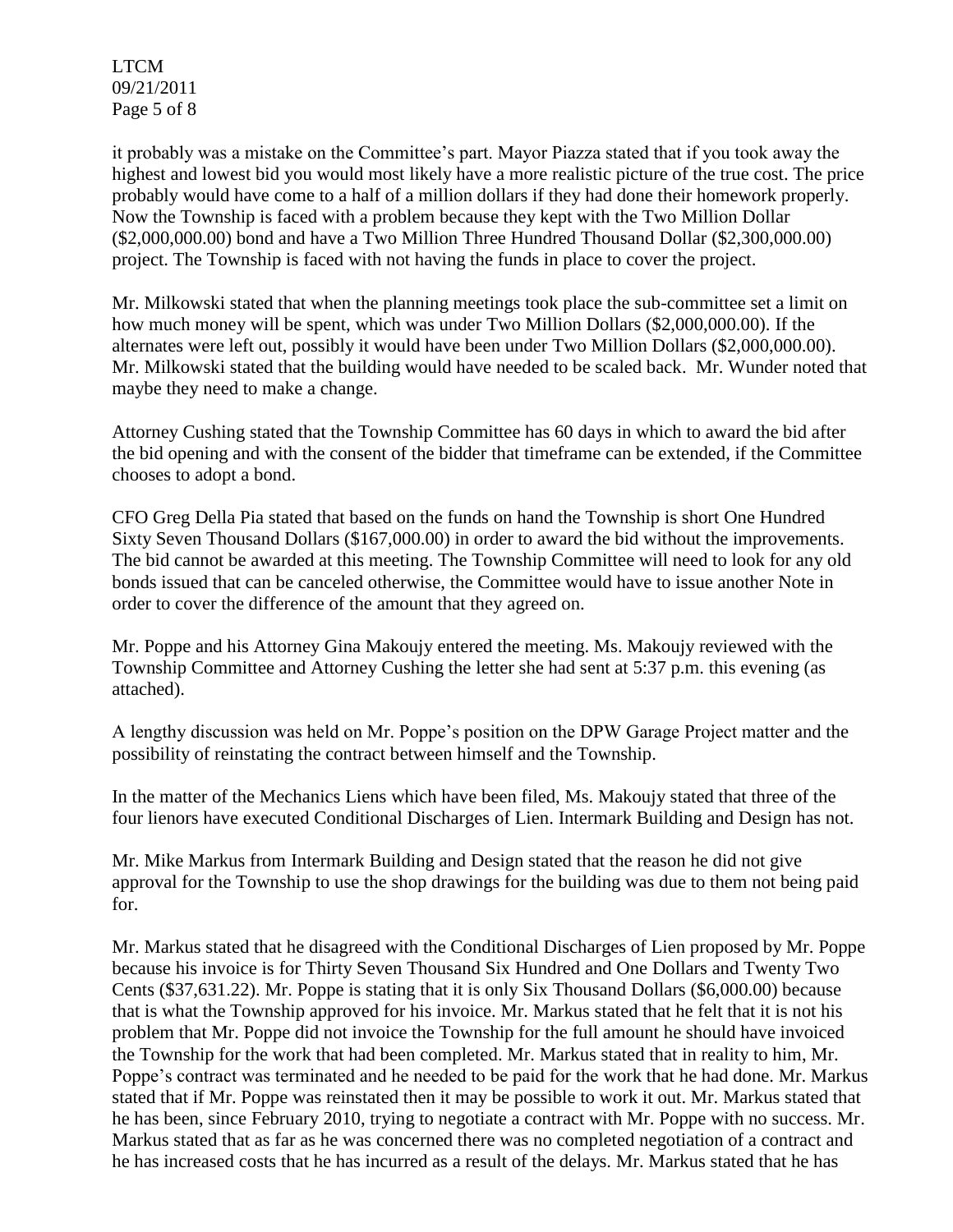LTCM 09/21/2011 Page 6 of 8

spoken to Mr. Poppe maybe once or twice in the past six months and has made numerous attempts to speak to him, so he did not have much confidence in being paid. Mr. Markus stated that if the Township Committee decides to move forward with Mr. Poppe it is in his best interest to negotiation with him and to come up with an amenable solution.

Attorney Cushing asked Architect Keith Chambers if the work performed by Mr. Poppe acceptable, Mr. Chambers stated that the little bit of work that was done was satisfactory.

Attorney Cushing informed Mr. Poppe and his Attorney that the Bonding in the Township does not permit the award of the rebids at this time. The Township Committee must discuss the matter in closed session to see which direction to move.

# **Best Practices Inventory – Submission of Inventory for Committee Review**

*Motion by Ms. Schriver, seconded by Mr. Wunder and carried by unanimous favorable roll call*  vote, the Township Committee accepted the submission of the Best Practices Inventory as prepared by the CFO Greg Della Pia.

# **PRESENTATION OF VOUCHERS**

Committee Members provided a description of vouchers exceeding \$1000.00.

*Motion by Ms. Schriver, seconded by Mr. Wunder and carried by unanimous favorable roll call*  vote, the Township Committee approved the September 21, 2011 bill list in the amount \$84,138.19.

# **CORRESPONDENCE**

**Recycling Coordinator JoAnn Fascenelli – Recycling Comparison Samantha Faust-Miano – Waiving Permit Fees** 

# **PUBLIC COMMENTS**

*Motion by Mr. Wunder, seconded by Ms. Schriver and carried by unanimous favorable roll call*  vote, the Township Committee opened the Public Comment portion of the meeting.

Ms. Nancy Darois stated that the Township was supposed to have the contracts for the DPW Garage project finished today and if they were supposed have it done today it should have been done today. Ms. Darois stated that the winter is approaching and the contract should be straightened out soon. It is not fair to the Township, the workers or to the people.

Mr. Anthony Casale inquired on the status of the First Aid Squad and the work that is being done on the building. Attorney Cushing informed Mr. Casale that the Township is negotiating with the Trustee to work out the final terms of the Agreement. There are some legal problems associated with the dispute having to do with how the Trustee would convey the ownership of the property to the Township. Ultimately the Township's goal is to obtain clear title to the property. Attorney Cushing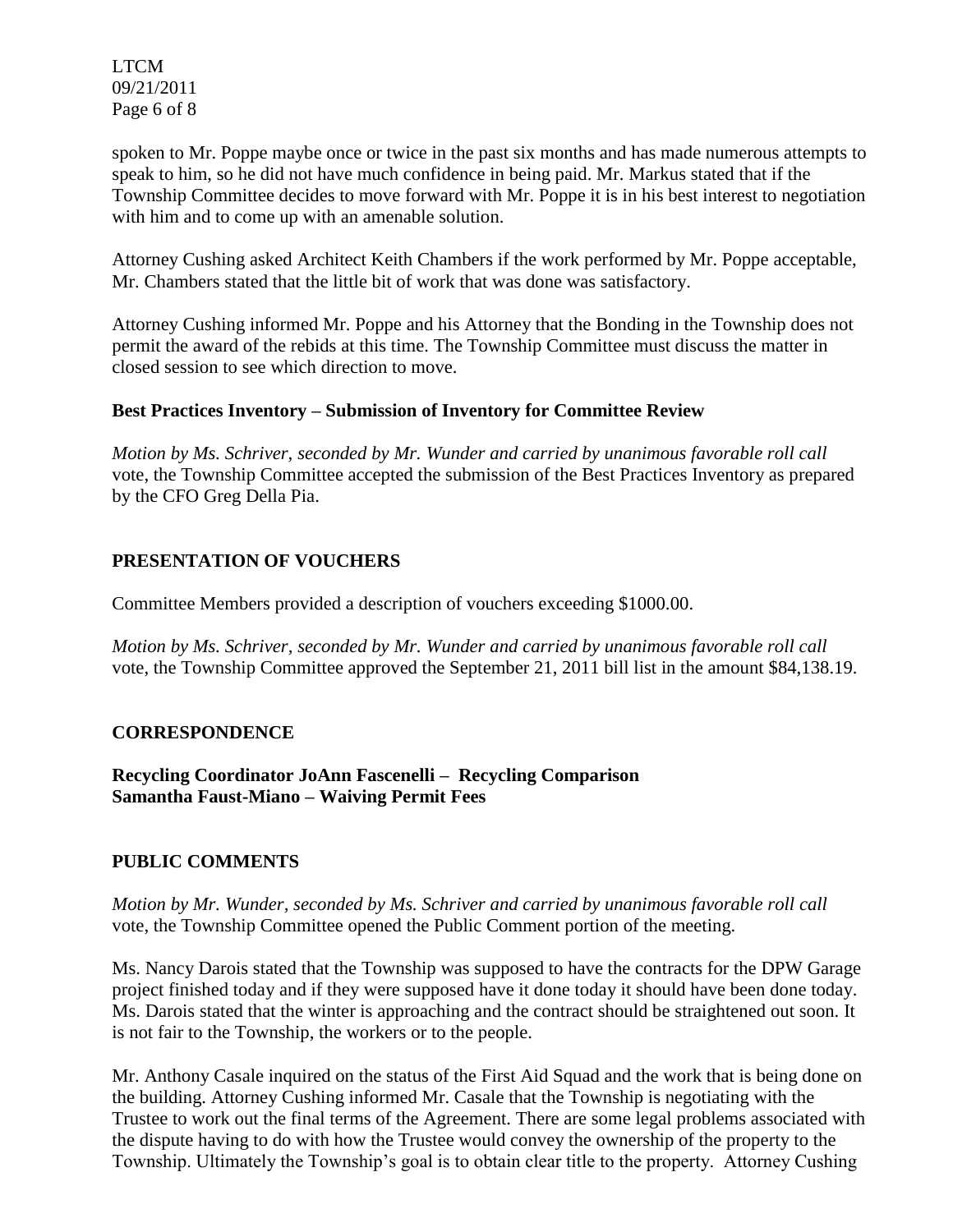LTCM 09/21/2011 Page 7 of 8

stated that the Trustee has limited funds for their lawyer. That is creating a bit of a roadblock because there are saying there is just so much money. Mr. Milkowski stated that some time ago the Township obtained an energy grant to update buildings in the Township and the Squad building was one of the building. There is a deadline in which the work had to be done that is why they are completing it at this time. Mr. Milkowski stated that to his knowledge the easiest and quickest way that the building would be conveyed back to the Township would be if the previous Squad Officers were willing to sign it over to the Township. However, Mr. Wunder spoke with them and they are not willing to do such, so the Township now has to go this route.

*Motion by Ms. Schriver, seconded by Mr. Wunder and carried by unanimous favorable roll call vote,* the Township Committee closed the public comment portion of the meeting.

## **Fire Department Rescue Services**

Ms. Schriver stated that there were three letters received from residents, complimenting and thanking the Fire Department for rescue services provided to their family members.

Mayor Piazza stated that the Fire Department did a very good job during the storms. They put in a lot of time and effort and have always done a good job for the Township. Mayor Piazza thanked them for their efforts.

## **Standing Committees**

Mr. Milkowski stated that during the past month he has been trying to attend a meeting for each of the standing committees. Mr. Milkowski met with the Park Committee and they are doing a good job. The Library Committee stated that there is a pond below the property which is a problem and is caused by grading which was done on the adjacent church property. The Township Engineer sent the church a letter and they were supposed to correct the problem, however, it has not been done to date The Township Committee may have to look into the matter further. Mr. Milkowski stated that the Open Space Committee had files stored in the basement at the municipal building and apparently during the cleanup they must have been destroyed. They would like shelves placed in the basement store their materials.

# **EXECUTIVE SESSION**

*Motion by Ms. Schriver, seconded by Mr. Wunder and carried by unanimous favorable roll call vote,* the Township Committee approved Resolution No.77-2011 and convened in executive session at 8:36 p.m. Action may be taken at the close of the meeting.

# **TOWNSHIP OF LEBANON RESOLUTION NO. 77-2011**

BE IT RESOLVED by the Mayor and Township Committee of the Township of Lebanon, that in compliance with N.J.S.A. 10:4-12, this meeting will be closed to the Public to discuss the following matters: